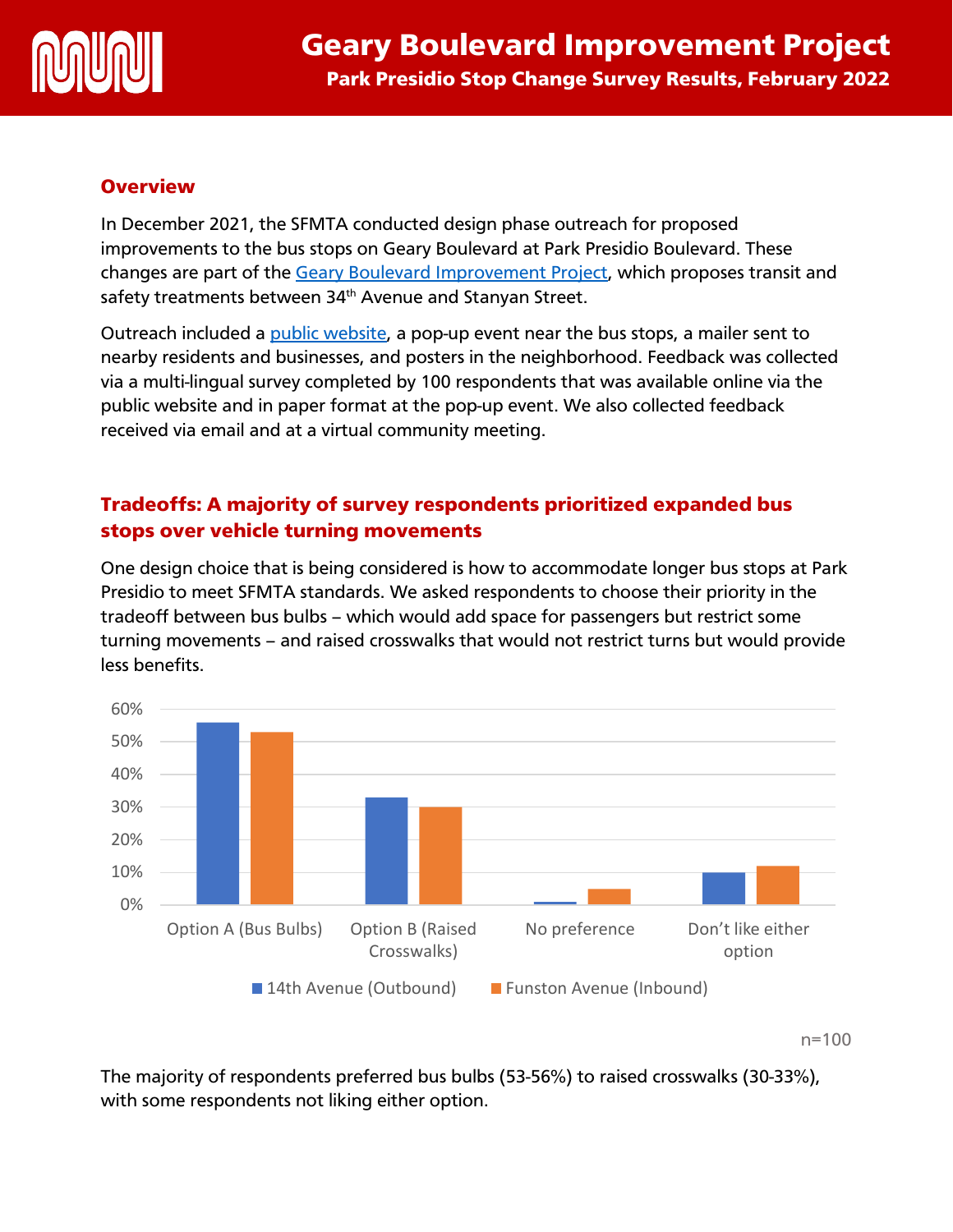Most respondents (88%) live in the area. Of these local respondents, when asked how they most often travel in the area, a majority (69%) said they walk, bike or take transit, while the rest (31%) said they drive most often. People who said they drive most often preferred raised crosswalks over bus bulbs, while those who said they walk, bike or take transit preferred bus bulbs.



*Note: Mode data was only collected for the online survey (92 responses) and does not include responses for the in-person pop-up event (8 responses).* 

# Qualitative Feedback

Following are common themes we heard and a representative sample of some of the more than 50 open-response comments we received.

## Support for the transit and safety benefits of Option A:

*"Good solution to keep buses moving and passengers safe. Like the angled parking on Funston and 14th Ave."*

*"The more we prioritize pedestrians, cyclists, and public transit, the better, the safer. Inconvenience cars to the extent less people opt to drive. And I say this as a car owner living on one of the blocks depicted."*

*"I prefer the option that would improve transit operations. As someone who walks/rides the bus in this area, I also prefer the traffic calming that the bulb-out provides."*

*"SF is Transit First, so we should prioritize bus riders. The excellent grid in the Richmond allows drivers to use three right turns to access 14th Ave."*